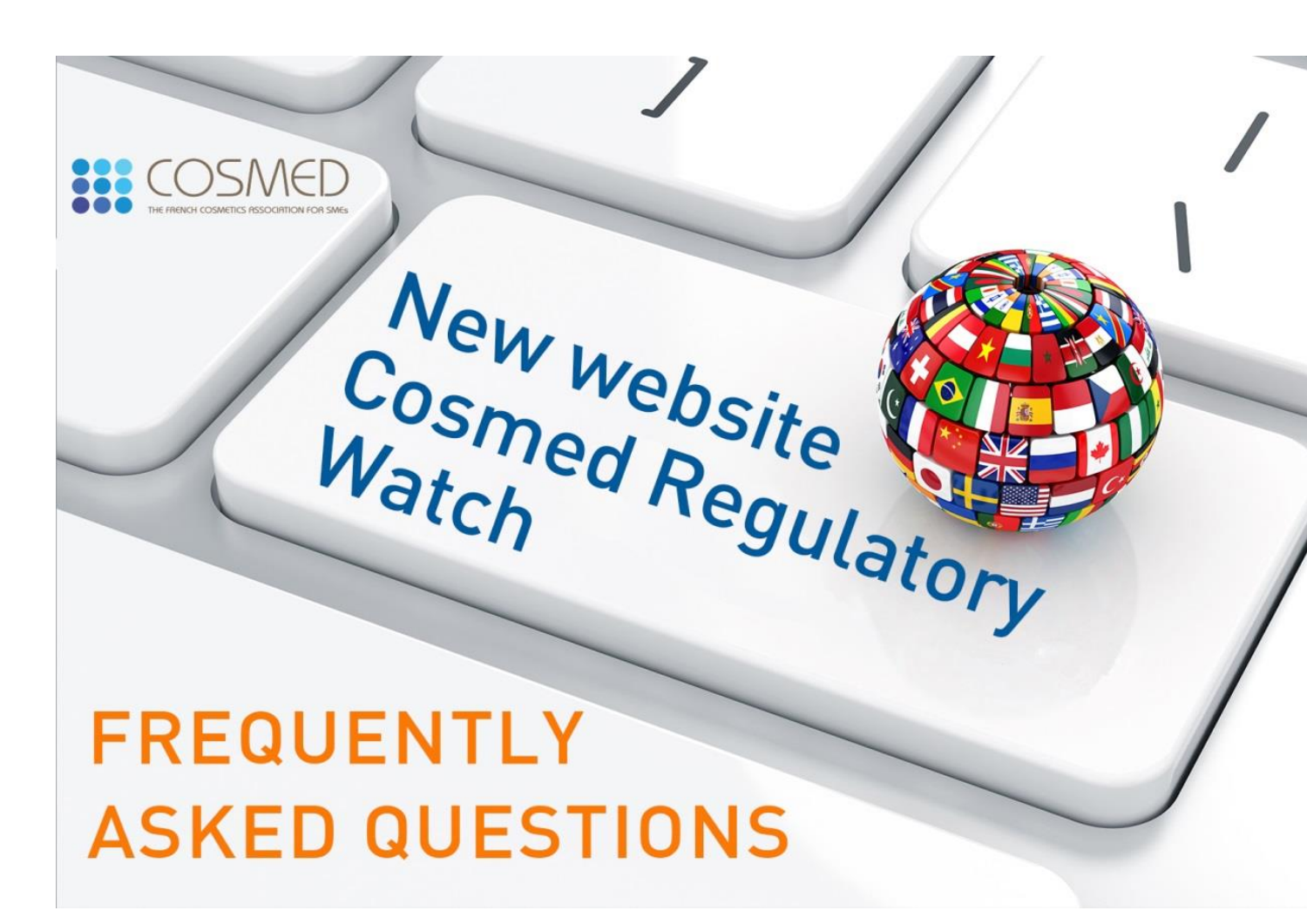# **Summary**

| <b>FREQUENTLY ASKED QUESTIONS</b> |  |
|-----------------------------------|--|
|                                   |  |
|                                   |  |
|                                   |  |
|                                   |  |
|                                   |  |
|                                   |  |
|                                   |  |
|                                   |  |
|                                   |  |
|                                   |  |
|                                   |  |
|                                   |  |
|                                   |  |
|                                   |  |
|                                   |  |

## USER'S MANUAL FOR THE NEW COSMED REGULATORY WATCH WEBSITE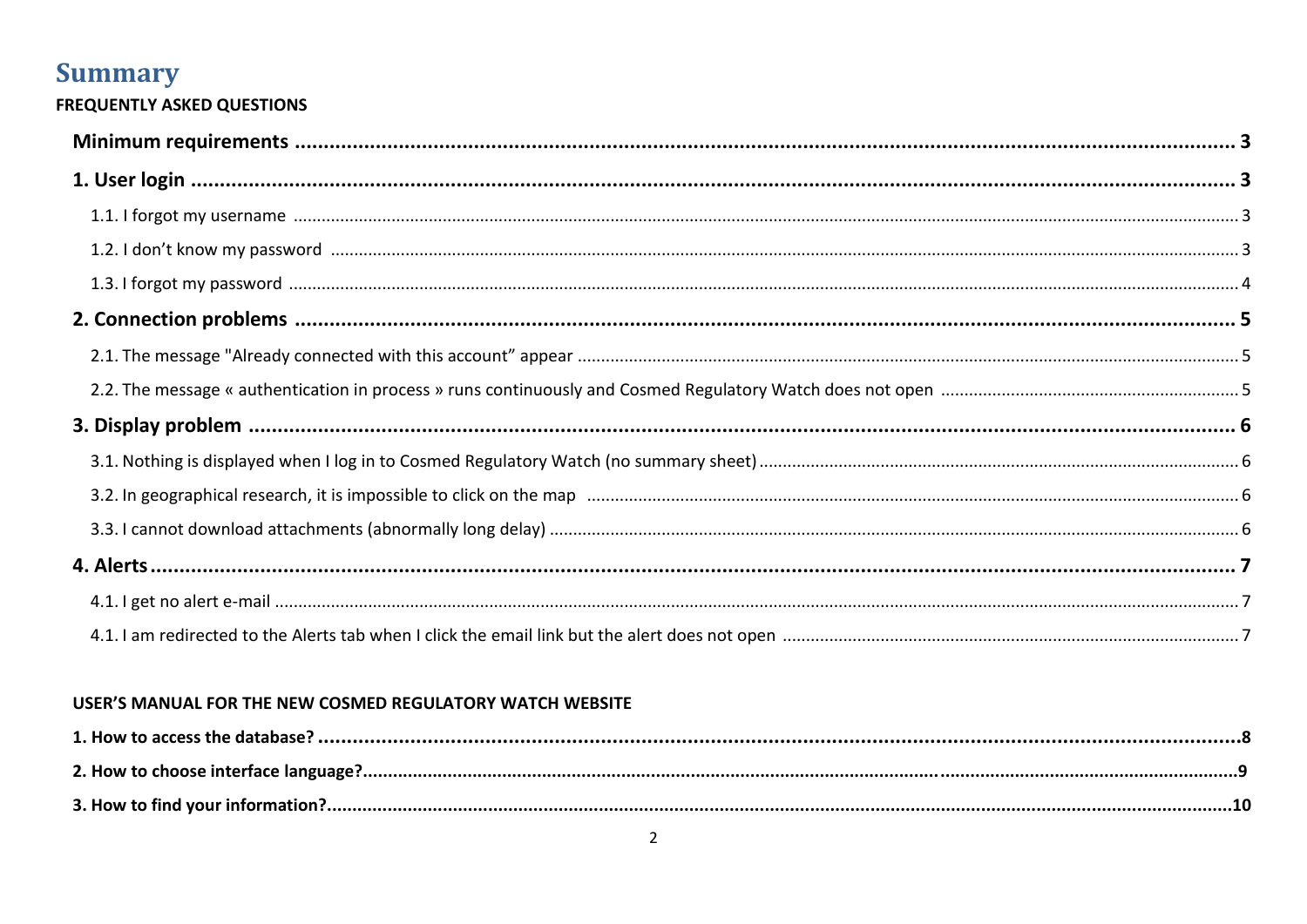# **FREQUENTLY ASKED QUESTIONS**

#### **Minimum requirements**

Functioning of Cosmed Regulatory Watch is optimized under:

- Konqueror from version 3.3
- Microsoft IE from version 5.5
- Mozilla from version 1.4
- Mozilla Firefox from version 0.8
- Netscape from version 7.1
- Opera from version 8.01
- Safari from version 1.2.1

It is necessary that javascript is enabled on all browsers.

#### **1/ USER LOGIN**

#### **1.1.I forgot my username**

Your login = your e-mail

If you have any doubt about the email address to use, contact Cosmed.

#### **1.2.I don't know my password**

If you log in for the first time o[n www.cosmed.fr,](http://www.cosmed.fr/) your password = your username = your e-mail address. Then, you will access a page of personalization of your password.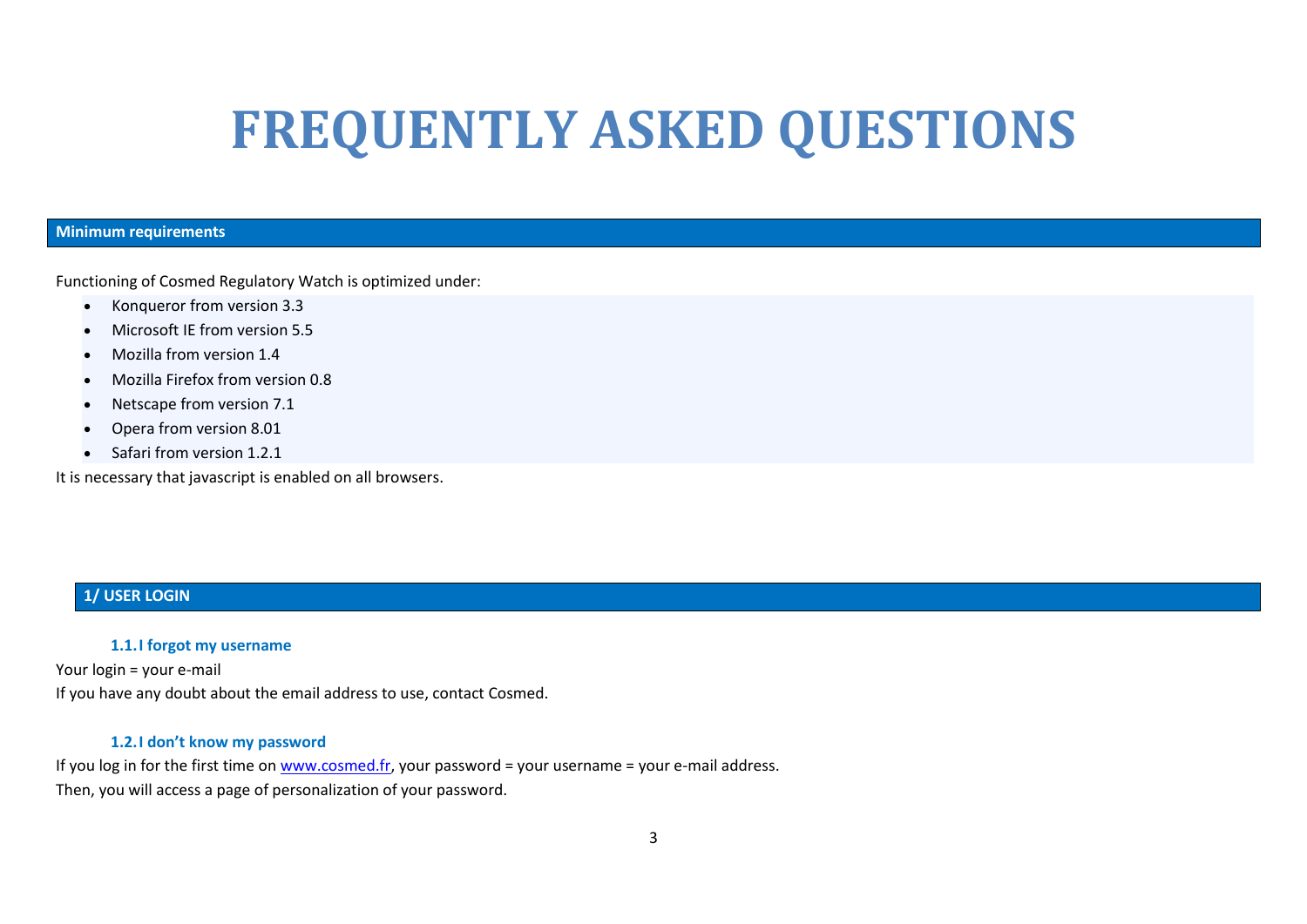#### CAUTION: Once you change the password, it is necessary to log out and log in again to access Cosmed Regulatory Watch

## DON'T FORGET TO DO THE 2 DIGIT CALCULATION (they are written in numbers or letters)

| <b>CONNECT</b>                    |              | × |
|-----------------------------------|--------------|---|
| Email                             |              |   |
|                                   |              |   |
| Password                          |              |   |
|                                   |              |   |
| Please enter an answer in digits: |              |   |
| two $\times$ $\mathcal{L}_F$ =    |              |   |
| Remember me                       |              |   |
|                                   |              |   |
|                                   | <b>LOGIN</b> |   |
| Forgot your password?             |              |   |
|                                   |              |   |

#### **1.3 I forgot my password**

Click on "Forgot Password?" to get a new password. You will receive an email from [contact@cosmed.fr](mailto:contact@cosmed.fr) explaining you what to do (check also your spam).

#### Subject: Your password reset request for COSMED, the French Cosmetics Association for SMEs.

#### Dear,

You made a request to reset the password of your COSMED account.

To reset your account, you will have to enter the verification code to confirm that it's a legitimate request.

The verification code is 0bd2bdaa3e00dc12537732c89ac4aec7

Please click the URL you will find below to indicate this verification code and then to create a new z password.

Thank you.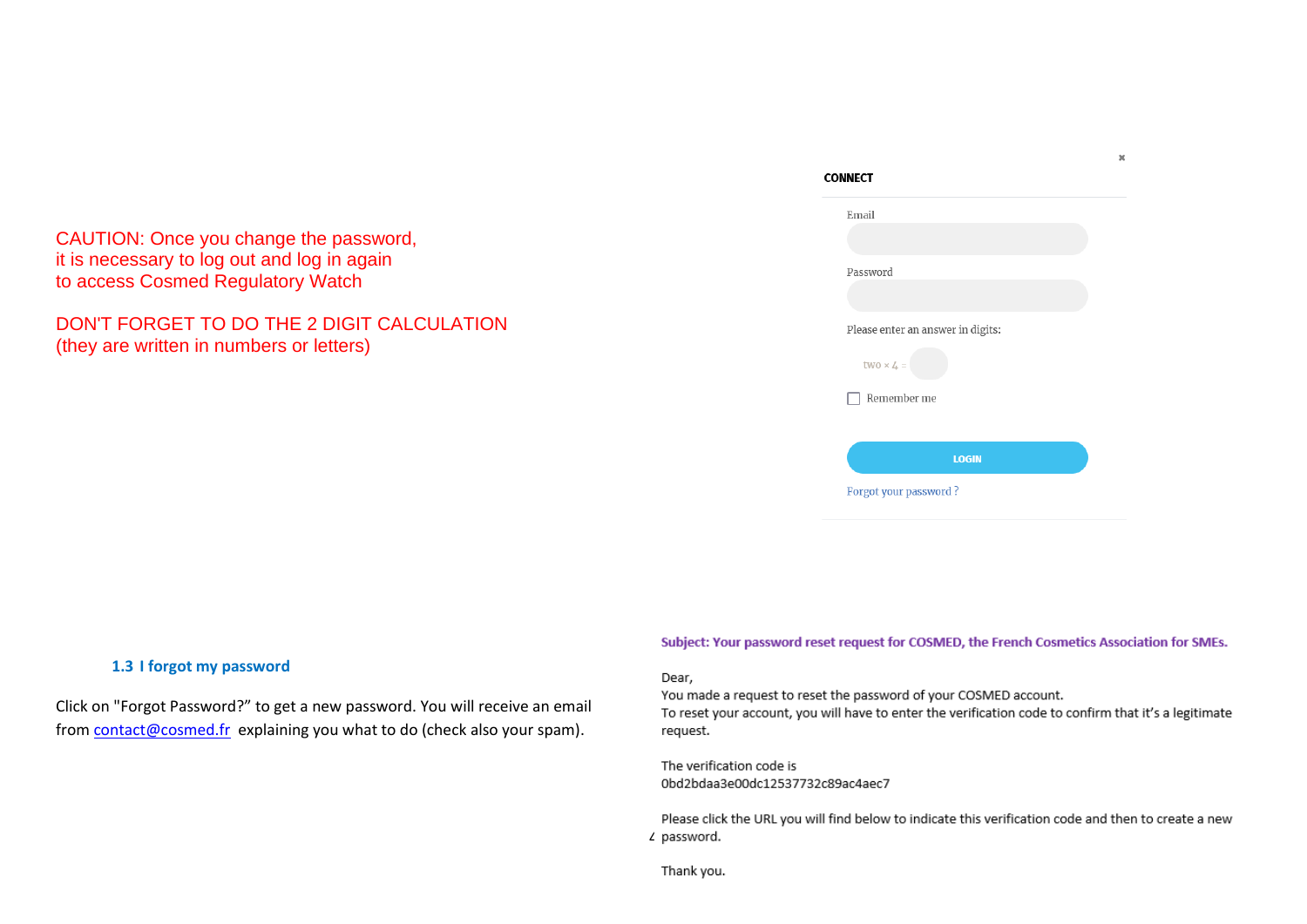#### **2.1.The message "Already connected with this account" appear.**

**Step** # **1: Check that nobody else in your company uses your login** It is not possible to connect several using the same identifiers.

If it does not, proceed to step # 2.

#### **Step** # **2: Try refreshing your page and log in again**

1/ log out at the top right of the screen 2/ wait 1 minute 3/ log in again

If problem remains, you can: 1/ Refresh the page with Ctrl+F5 2/ contact Cosmed

**2.2.The message « authentication in process » runs continuously and Cosmed Regulatory Watch does not open** It is an updated default on your browser: 1/ Refresh the page with Ctrl+F5 2/ Log out 3/ wait 1minute 4/ log in again If problem remains, contact your IT team.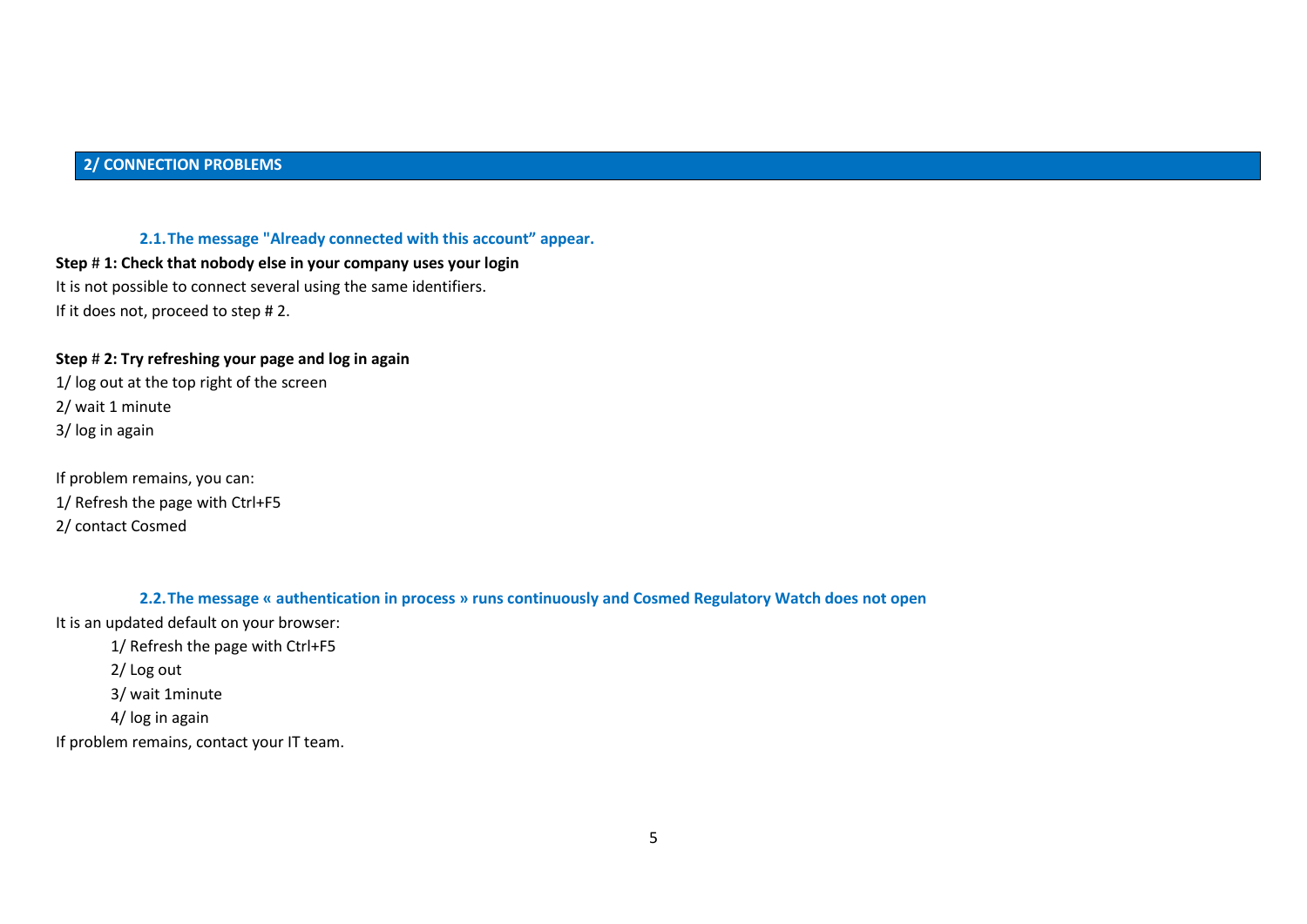#### **3/ DISPLAY PROBLEM**

#### **3.1.Nothing is displayed when I log in to Cosmed Regulatory Watch (no summary sheet)**

Refresh the page with Ctrl+F5

If problem remains, you can:

1/ log out at the top right of the screen

2/ wait 1minute

3/ log in again

If problem remains, contact Cosmed

#### **3.2.In geographical research, it is impossible to click on the map**

#### • **Case # 1: The country is in light gray on the map**

All countries are not open in Cosmed Regulatory Watch. These countries are in gray on the map. Contact Cosmed team for more information on this country.

#### • **Case # 2: I cannot click on any country**

Refresh the page with Ctrl+F5

If problem remains, you can:

- 1/ log out at the top right of the screen
- 2/ wait 1minute
- 3/ log in again

If problem remains, contact Cosmed

#### **3.3.I cannot download attachments (abnormally long delay)**

This is a problem with the configuration of your computer.

Check with your IT team that no firewall or other security is blocking file download.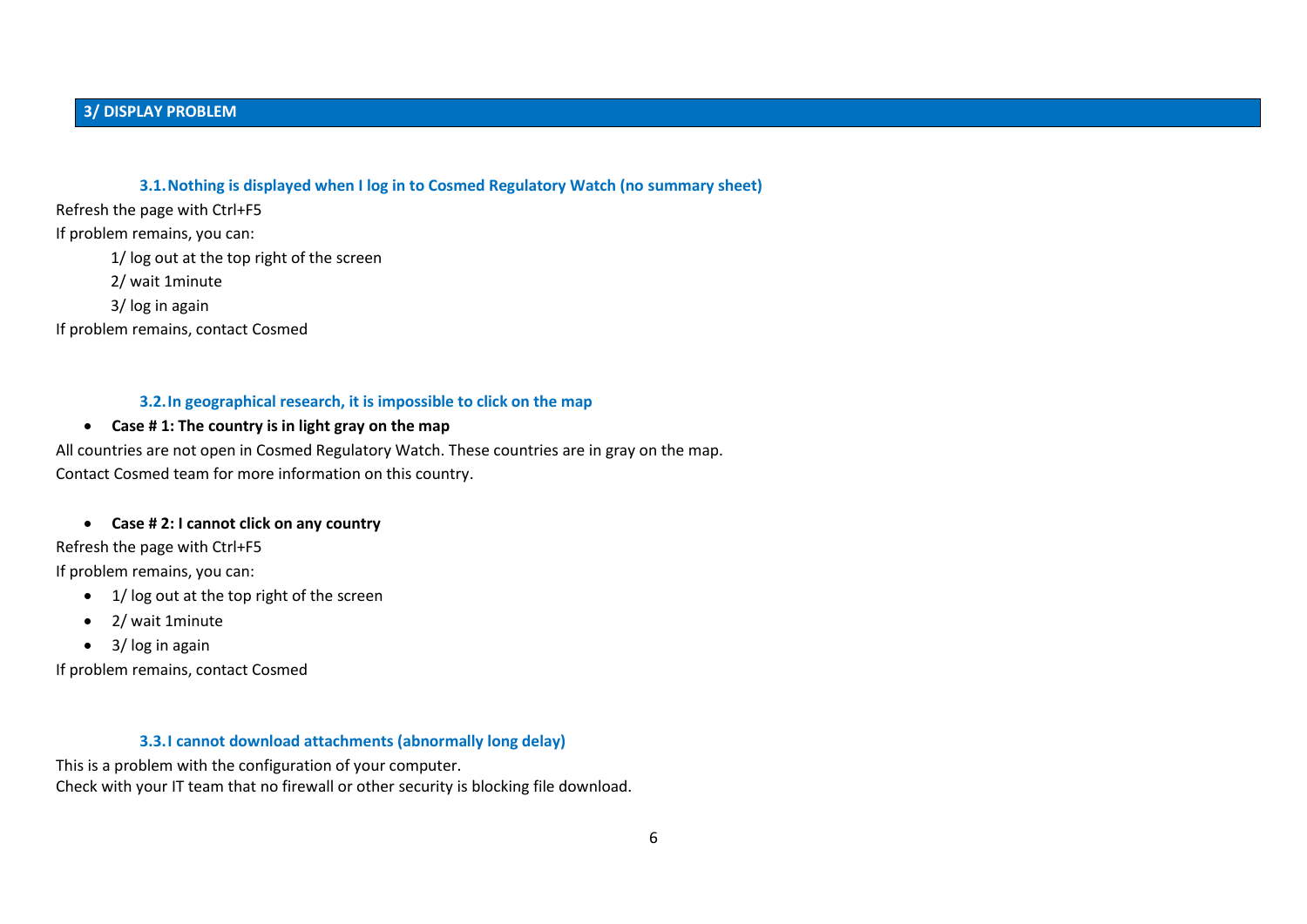#### **4/ ALERTS**

#### **4.1.I get no alert e-mail**

#### **Case # 1: I've never connected to the new interface Cosmed Regulatory Watch**

Alerts are sent only to subscribers who have logged at least once in the new interface.

Make sure that you be connected at least once following the procedure of point 1.2

Note: If this is your first connection, you will receive an e-mail with the alerts of the 30 last days. The next day of your connection, these alerts will appear in the "update" tab of Cosmed Regulatory Watch

#### **Case # 2: I am already connected to the new tool Cosmed Regulatory Watch**

This is a problem with the configuration of e-mail address and/or server.

- 1 / Check that alerts are not redirected to the spam or junk mail
- 2 / Allow mail: [alertes@cosmed.fr](mailto:alertes@cosmed.fr) and / o[r domain@cosmed.fr](file:///C:/Users/Catherine/AppData/Local/Microsoft/Windows/Temporary%20Internet%20Files/Content.Outlook/MIJX3C3T/domain@cosmed.fr)
- 3 / If the problem persists, contact your IT team.
- 4 / If no solution could be found, please contact Cosmed.

#### **4.2.I am redirected to the Alerts tab when I click the email link but the alert does not open.**

This is a problem with the configuration of your browser and the presence of a pop-up blocker. You must allow Cosmed Regulatory watch website. If the problem persists, contact your IT team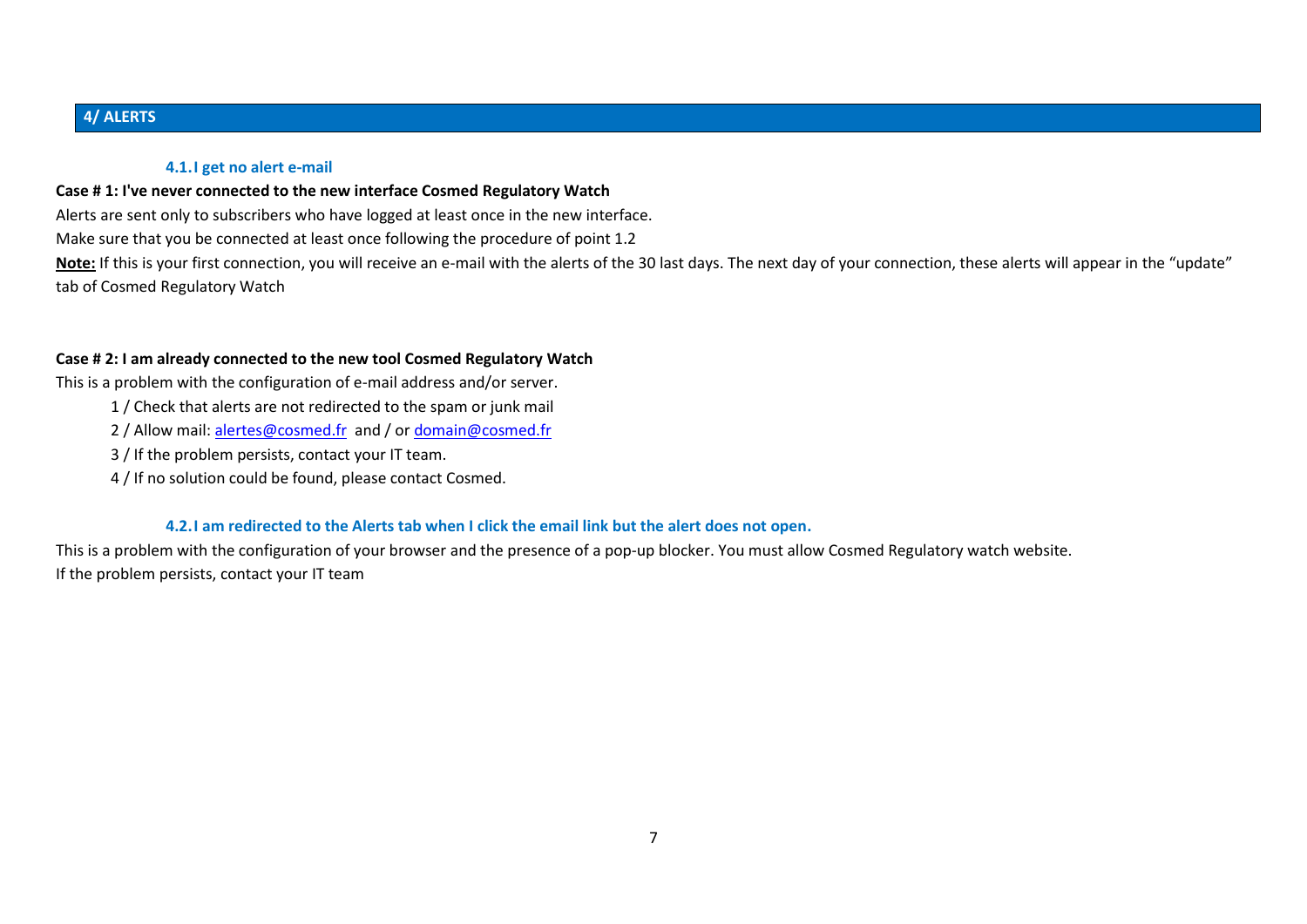# **User's manual for the new COSMED Regulatory watch website**

#### **1. How to access the database?**

- 1) Go to COSMED's website : [www.cosmed.fr](http://www.cosmed.fr/en)
- 2) Use your user's name and password to connect to the website.

#### **If it's your first connection:**

Your email address = your user's name and your password. If you cannot connect to the website please contact Catherine at [regulatory1@cosmed.fr](mailto:regulatory1@cosmed.fr)

Warning: You will not receive alerts until you are not logged a first time.

- 3) Once connected to the website, click on the blue tab DIRECT ACCESS
- 4) then on the sub-tab " COSMED VEILLE ".



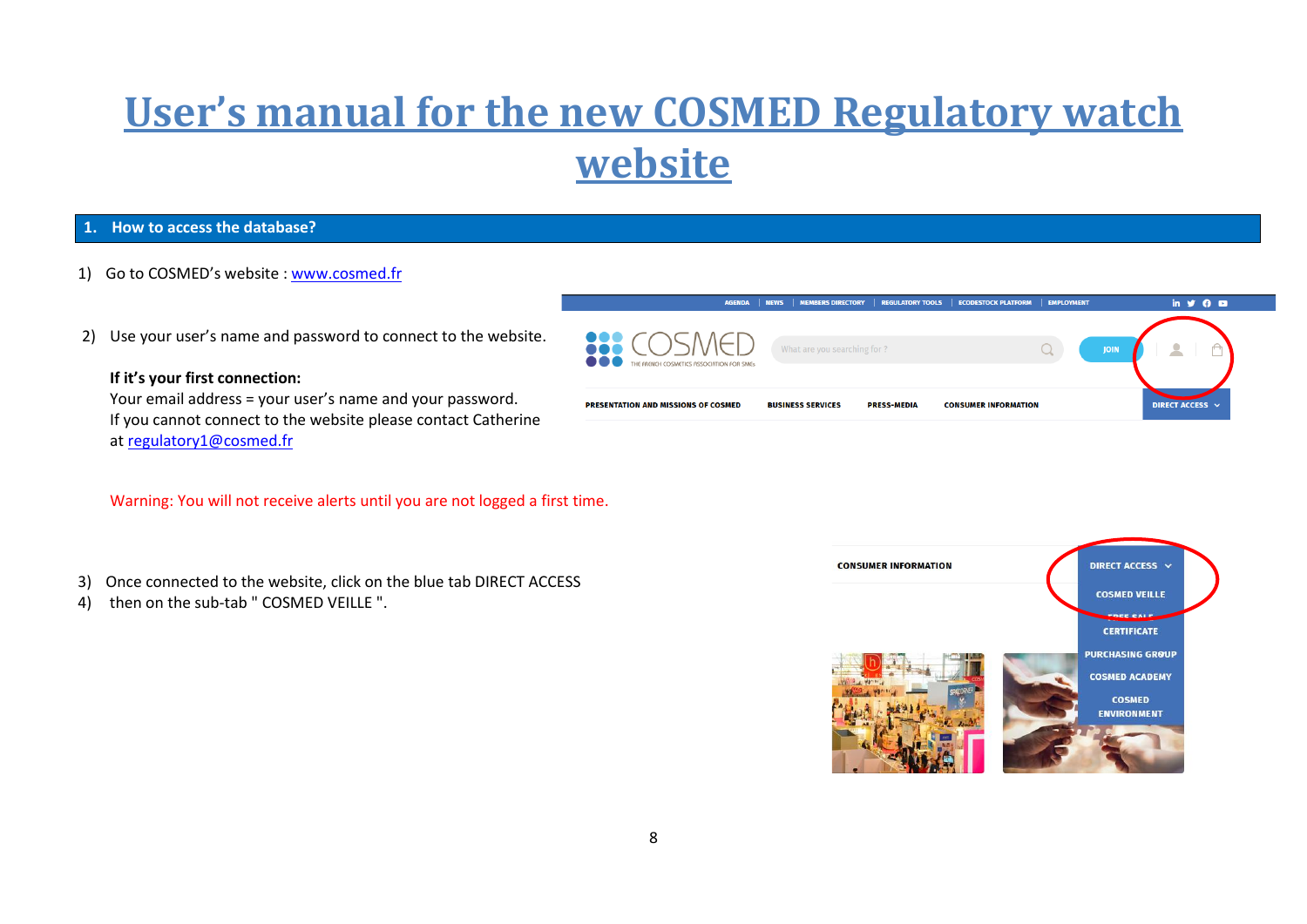#### **2. How to select the interface language?**

You can choose interface language by clicking on flag on the top right of Cosmed Regulatory watch :



The flag is in grey indicate the choosen language :

| ۵B | : Cosmed Regulatory Watch in French | : Cosmed Regulatory Watch in English |
|----|-------------------------------------|--------------------------------------|

The interface language determine also fact sheet language and alert e-mail.

It is the language at the time of log out that defines the language of the alerts and the language at the next connection.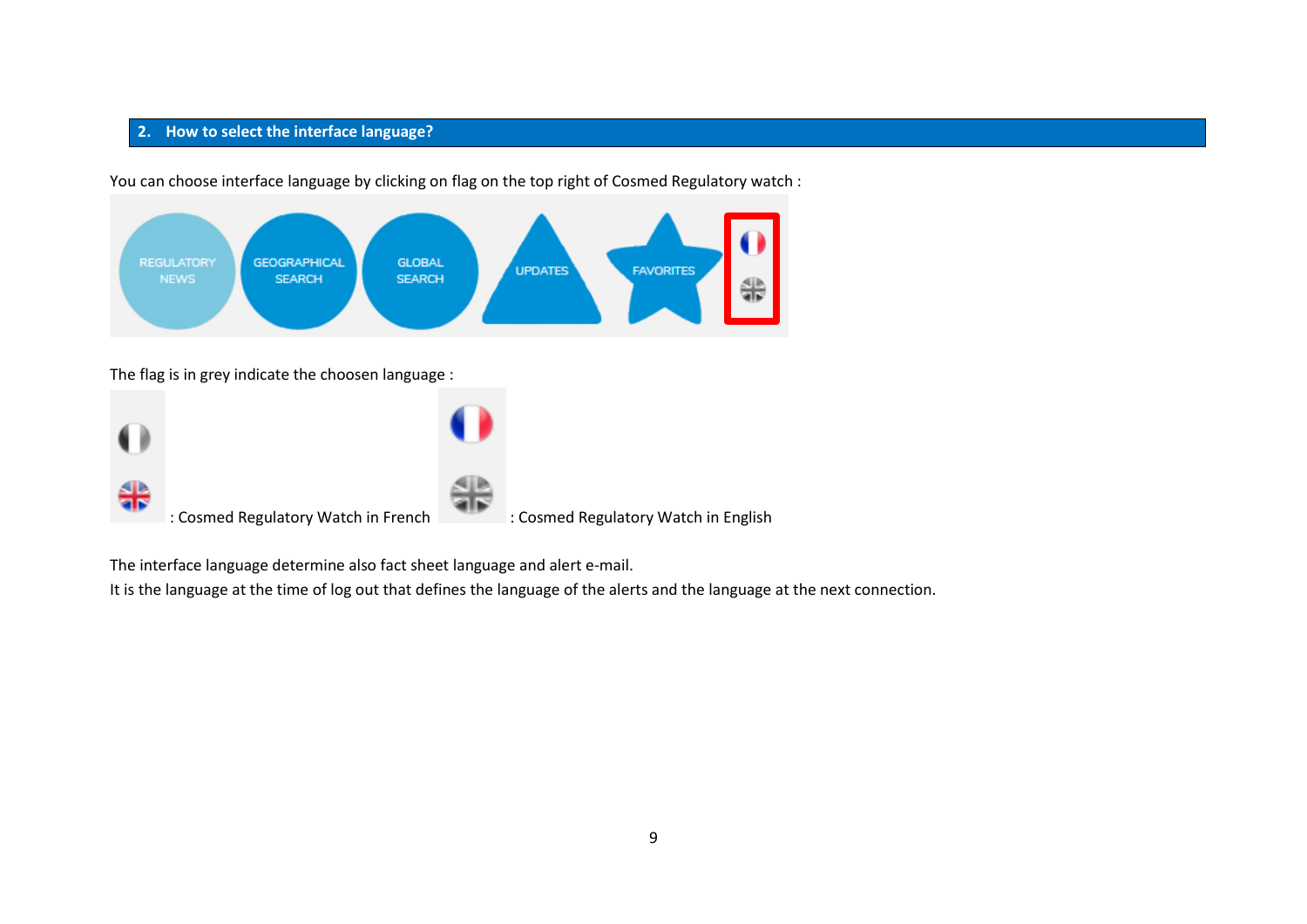#### **3. How to find your information?**

You can use five tabs for your browsing:

- o **Two ways of searching**:
	- **E** Geographic search by country (see  $1<sup>st</sup>$  option)
	- **E** Global search by phrase (see  $2^{nd}$  option)
- o **Regulatory news** : you may find the 10 last updated sheets
- o **Updates** : Here are the updates sent by email and not consulted
- o **Favorites** : You can see the summary sheet you identified as « favorites » by clicking on the following drawing



**GLOBAL**<br>SEARCH EGULATO<br>NEWS **GEOGRAPHICAL**<br>SEARCH Assistance last 10 updated sheets **EAST AFRICA - UGANDA - CERTIFICATE OF** INTERNATIONAL / EUROPE - IFRA : AMENDMENTS OF 裔 裔 "CODE OF PRACTICE" **CONFORMITY** Updated: 08/03/2016 Lindated: 08/03/2016  $\widehat{A}$  $\overline{\omega}$ > SEE SUMMARY SHEET > SEE SUMMARY SHEET **EAST AFRICA - KENYA - CONFORMITY MARK** 素 INTERNATIONAL / EUROPE - IFRA : AMENDEMENTS DU  $\bigstar$ Updated: 08/03/2016 **"CODE OF PRACTICE"** Undated: 08/03/2016 > SEE SUMMARY SHEET  $\widehat{A}$  $\overline{\mathbb{Q}}$ > SEE SUMMARY SHEET **EAST AFRICA - DEFINITION AND CLASSIFICATION** 右 **AFGHANISTAN - USEFUL CONTACTS** 右 Updated: 08/03/2016 Updated: 08/03/2016 > SEE SUMMARY SHEET > SEE SUMMARY SHEET l0  $\overline{0}$ **EAST AFRICA - CONTROLLED SUBSTANCES** 裔 AFGHANISTAN - REQUIREMENT FOR IMPORT 右 Updated: 08/03/2016 Updated: 08/03/2016 > SEE SUMMARY SHEET  $\widehat{\mathbb{D}}$ > SEE SUMMARY SHEET  $\overline{\omega}$ **EAST AFRICA - BURUNDI - CERTIFICATE OF** 齿 AFGHANISTAN - RELEVANT STANDARDS 裔 **CONFORMITY** Updated: 08/03/2016 Updated: 08/03/2016  $\widehat{A}$ > SEE SUMMARY SHEET > SEE SUMMARY SHEET  $\sqrt{a}$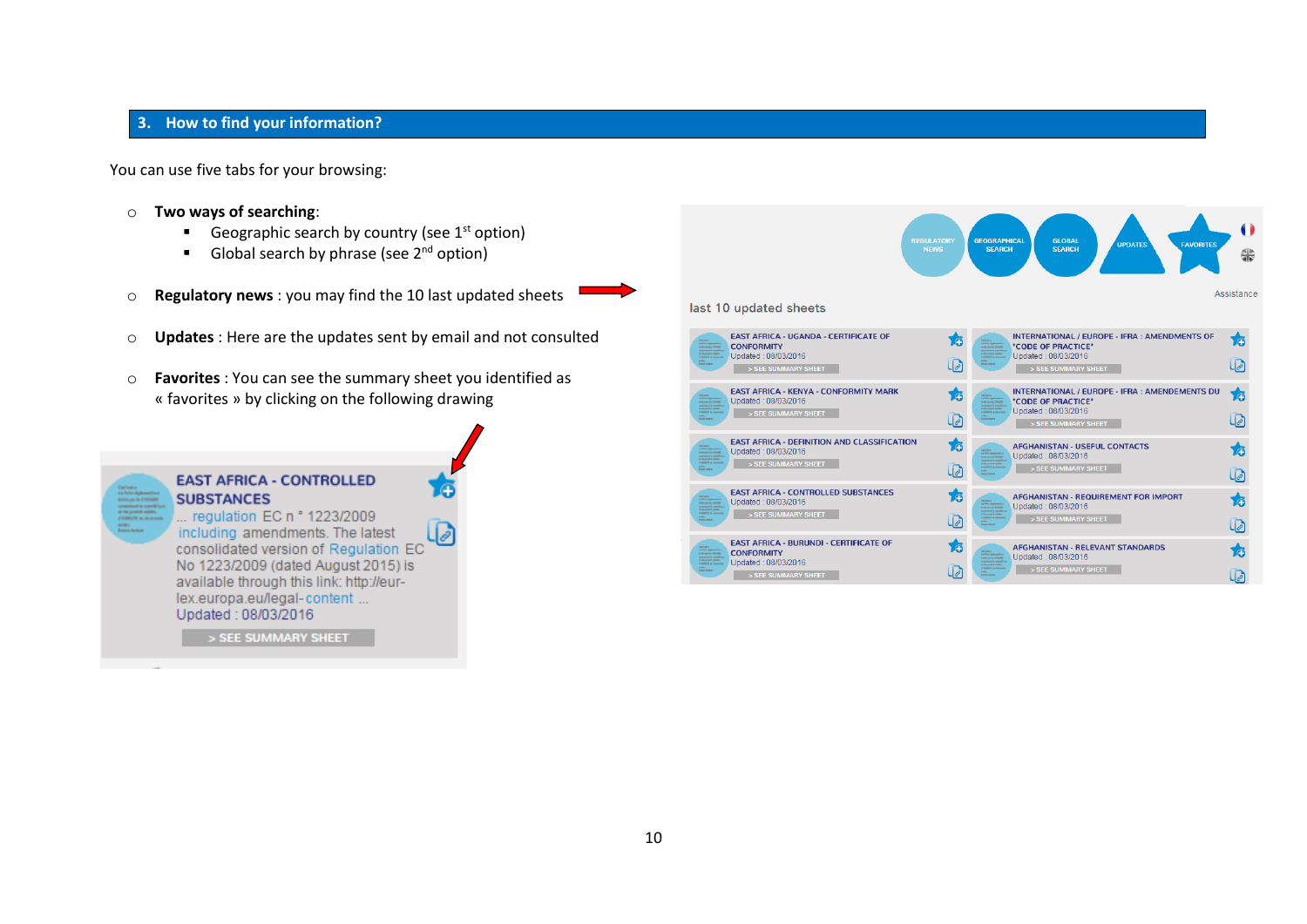#### **1 st option: Geographical search**:

1) **Click on the country** concerned by your research.



 $\frac{+}{-}$ 

For a better display of the card, you can zoom by clicking on +.

**Countries in color** have their own regulation.

The black dots represent the economic groups (European Union, ASEAN, MERCOSUR, etc.). Each economic group is identified by a different colour (e.g. MERCOSUR in green).

The regulation **of the countries in grey** is not integrated to the database, please contact the regulatory team for any question related to these countries

2) In order to refine your search, **complete the search form** proposed. You can fill in the sort of product and/or the concerned topic, and/or sub-topic, and/or keyword(s)

**CAREFUL!** You can select only one topic at a time, on the other hand you can search several subtopics

#### **3) Results of the research:**

| Refine your search         |                                                                                                                                                                                                                                                                                                                                                                                                                                                                                                                          |                                                                                                                                             |
|----------------------------|--------------------------------------------------------------------------------------------------------------------------------------------------------------------------------------------------------------------------------------------------------------------------------------------------------------------------------------------------------------------------------------------------------------------------------------------------------------------------------------------------------------------------|---------------------------------------------------------------------------------------------------------------------------------------------|
| Product                    | Please select                                                                                                                                                                                                                                                                                                                                                                                                                                                                                                            | v                                                                                                                                           |
| Topic                      | Please select                                                                                                                                                                                                                                                                                                                                                                                                                                                                                                            | v                                                                                                                                           |
| Sub-topics                 | Please select                                                                                                                                                                                                                                                                                                                                                                                                                                                                                                            | v                                                                                                                                           |
| Keywords                   | category                                                                                                                                                                                                                                                                                                                                                                                                                                                                                                                 | English ▼<br>OK                                                                                                                             |
| <b>OCUMENTS CONTAINING</b> | <b>NUMBER</b><br>INTERNATIONAL / EUROPE - IFRA :<br>危<br>Castledon .<br>Carlisler<br>as fate-determine<br>as fate-tylenetics<br><b>AMENDMENTS OF "CODE OF</b><br>derivate in Citizens<br>deaths and he Citizenship<br>comment is combined<br>comment is considium<br>at he smith state.<br>at he probab solder.<br><b>PRACTICE"</b><br><b>CENTER IN BURNING</b><br><b>CENTER IN IN HOTEL</b><br>arder.<br>ander.<br>վ∂]<br>Emminston<br><b>Bonne larkers</b><br>categories<br>Updated: 08/03/2016<br>> SEE SUMMARY SHEET | INTERNATIONAL / EUROPE - IFRA :<br>AMENDEMENTS DU "CODE ON<br><b>PRACTICE</b> "<br>catégories<br>Updated: 08/03/2016<br>> SEE SUMMARY SHEET |

Assistance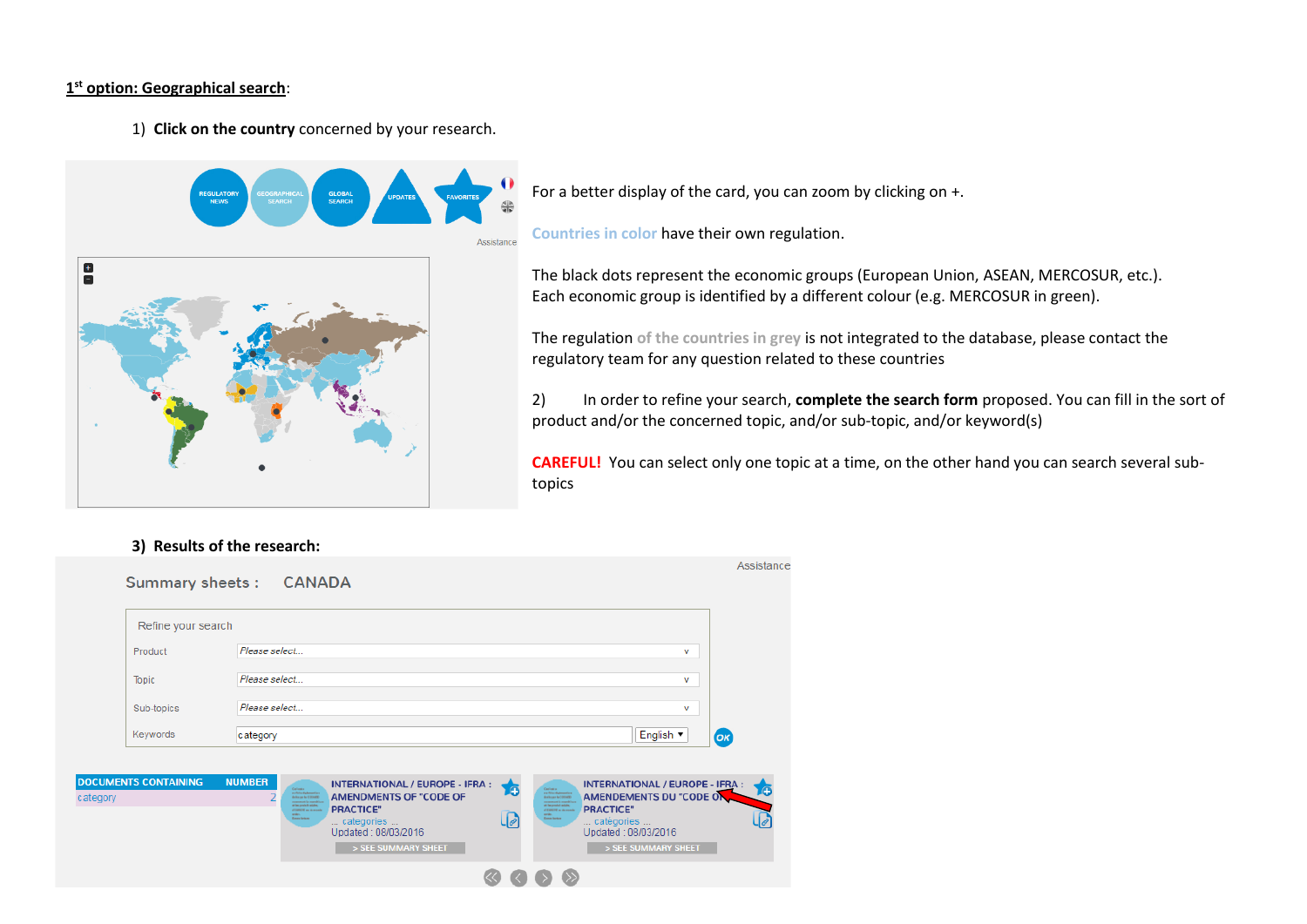#### **2 nd option: Global research**



2) **Search results** :

It is an intuitive search, the results are classified according to their relevance (words of the search included in the sheet/number of sheets). The first results (at the top of the red box) are the most relevant.

To access to the content, please click on "see summary sheet".

**1) Type your question** in the search bar **CAREFUL!** Contrary to a Google search, it is necessary to type your question with a phrase instead of keywords. Example: "The regulated substances in category IV drugs" gives better results than "regulated substances category IV drugs".

> You can choose to search only in the summary sheets or to extend your search to the "annexes" (source texts (laws, regulations etc.), summary tables, etc.).

By default, only the summary sheets are selected.

If you select "summary sheets" and "annexes", the annexes are identified with a paper clip.



**For a substance**, you can search by the INCI name, the chemical name or the CAS number of the substance.

Select "annexes" to have access to the table of substances under Excel format. To identify the substance in the Excel table, click on Ctrl+F.